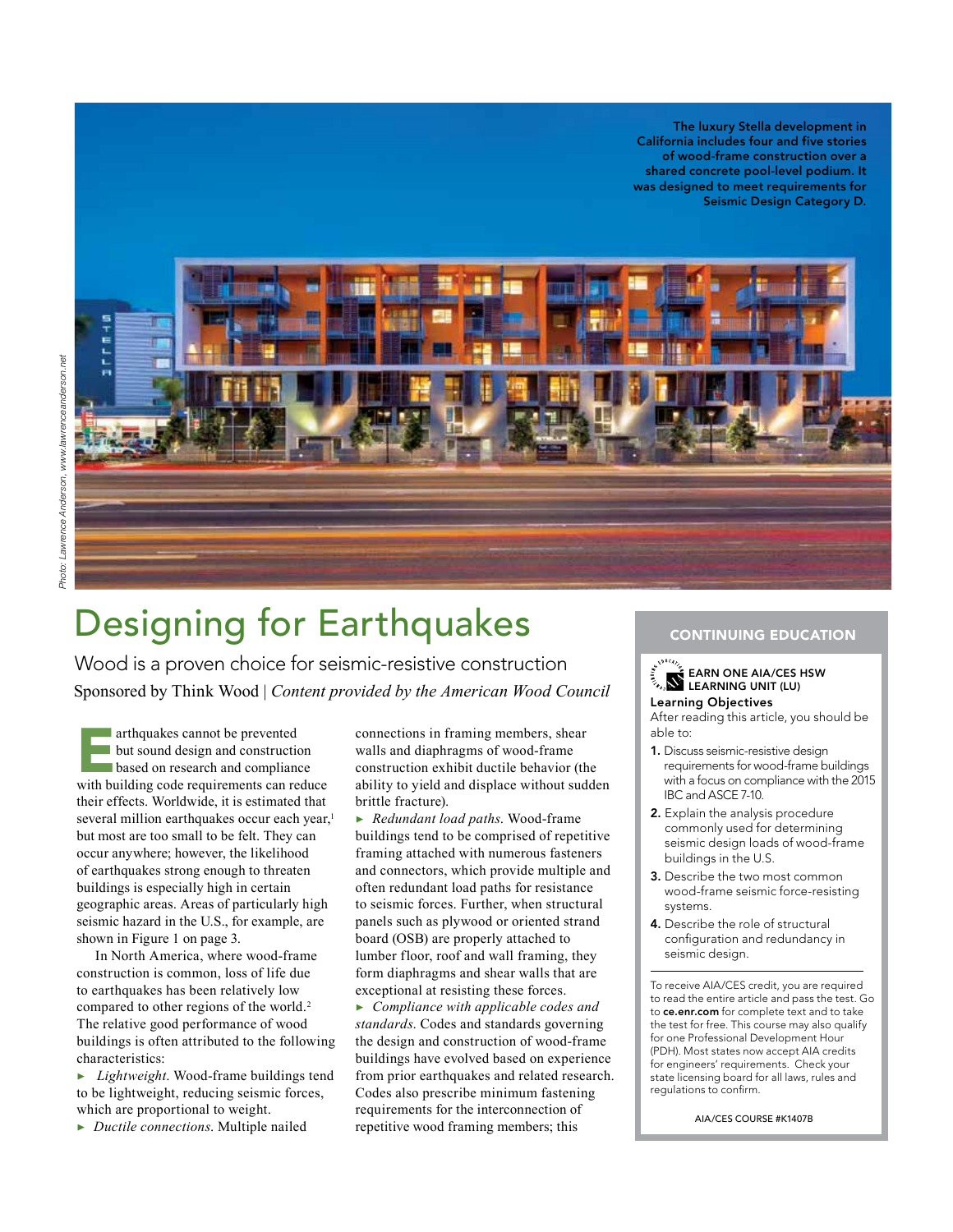### BUILDING CODE REQUIREMENTS

Building codes address the probability and severity of earthquakes by providing design requirements relevant to the sitespecific seismic hazard and the building's risk category. Although codes accept that some nonstructural and structural damage will occur, they seek to limit the likelihood of structural collapse in general and to ensure the superior performance of critical and essential facilities such as hospitals and fire stations relative to other structures. These performance expectations recognize that it is not economically feasible to prevent all damage in all buildings when designing for infrequent, largemagnitude earthquakes.

is unique to wood-frame construction and beneficial to a building's seismic performance.

In addition to their other advantages such as cost-effectiveness and sustainability—properly designed and constructed wood buildings complying with building code requirements help make communities more resilient to seismic hazards, because they are proven to perform well during seismic events. In California, for example, where wood-frame construction is common for public schools, an assessment of the damage to school buildings in the 1994 Northridge earthquake was summarized as follows: "Considering the sheer number of schools affected by the earthquake, it is reasonable to conclude that, for the most part, these facilities do very well. Most of the very widespread damage that caused school closure was either non-structural, or structural but repairable and not life threatening. This type of good performance is generally expected because much of the school construction is of low rise, wood-frame design, which is very resistant to damage regardless of the date of construction."3

This continuing education course provides an overview of seismic-resistive design issues in wood-frame buildings with a focus on compliance with the *2015 International Building Code* (IBC) and *American Society of Civil Engineers/ Structural Engineering Institute Minimum* 

### Table 1

### Summary of Risk Category for Buildings and Other Structures

| Descriptions of IBC and ASCE 7 Risk Categories                                                                                                                                                                                                                          | Importance<br><b>Factor</b> for<br>Seismic le | <b>Allowable Story</b><br>Drift <sup>a,b</sup> (% story height) |
|-------------------------------------------------------------------------------------------------------------------------------------------------------------------------------------------------------------------------------------------------------------------------|-----------------------------------------------|-----------------------------------------------------------------|
| <b>RISK CATEGORY I</b> buildings represent a low<br>hazard to human life in the event of failure, such as<br>agricultural facilities and storage buildings.                                                                                                             | 1.0                                           | $2.0\% - 2.5\%$                                                 |
| <b>RISK CATEGORY II</b> buildings are those not defined<br>as Risk Category I, III or IV, which would include<br>houses, apartment buildings, offices and stores.                                                                                                       | 1.0                                           | $2.0\% - 2.5\%$                                                 |
| <b>RISK CATEGORY III</b> buildings represent a<br>substantial hazard to human life, such as schools and<br>assembly buildings with an occupant load greater<br>than 300.                                                                                                | 1.25                                          | $1.5\% - 2.0\%$                                                 |
| RISK CATEGORY IV buildings are designated as<br>essential facilities intended to remain operational in<br>the event of extreme environmental loading such as<br>power-generating stations, police and fire stations,<br>and other structures having critical functions. | 1.5                                           | $1.0\% - 1.5\%$                                                 |

Note: In the 2015 IBC, the term "Risk Categories" is used to categorize buildings and structures based on their importance, which includes considerations such as risk to human life and societal need of the building or structure to function during and following an extreme event.

- a. There is no drift limit for single-story structures with interior walls, partitions, ceilings and exterior wall systems that have been designed to accommodate the story drifts.
- b. The larger value of story drift is applicable for wood-frame structures four stories or less above the base where interior partitions, ceilings and exterior wall systems have been designed to accommodate the story drifts.

#### Equation 1

- *W* = effective seismic weight
- *R* = response modification factor (see Table 3)
- = importance factor that accounts for the degree of risk to human life, health and welfare associated with damage to property or loss of use or functionality
- *S*<sub>DS</sub> = design, 5% damped, spectral response acceleration parameter at short periods
	- $= 2/3(F_a)(S_s)$
- *Fa* = short-period site coefficient (at 0.2-second period) to account for ground motion amplification based on soil type
- $S_s$  = mapped spectral response acceleration parameter for short periods

*Design Loads for Buildings and Other Structures* (ASCE 7-10). The information on code-conforming wood design contained in this course is based on the American Wood Council's (AWC's) 2015 *National Design Specification® (*NDS®*) for Wood Construction*, and 2015 *Special Design Provisions for Wind and Seismic* (SDPWS).

The NDS and SDPWS are adopted by reference in the 2015 IBC.

#### DESIGNING WOOD BUILDINGS TO WITHSTAND SEISMIC FORCES

Seismic design forces are specified in the building code to allow for proportioning of strength and stiffness of the seismic force-

*V =*

 $\frac{S_{DS}}{S_{DS}}W$ *R*  $\left(\frac{R}{I_e}\right)$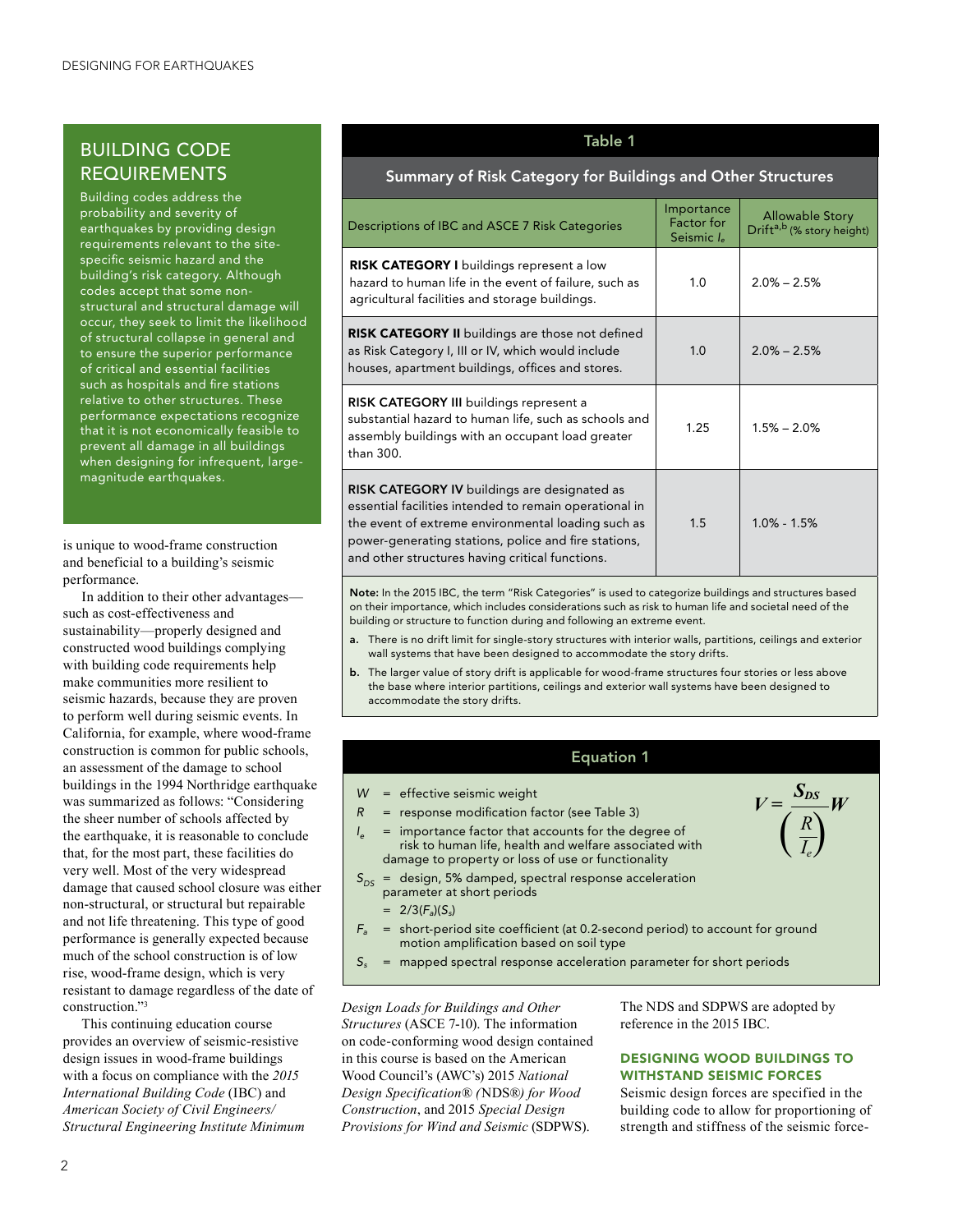#### *Source: U.S. Geological Survey*





Structures with ductile detailing, redundancy and regularity are favored for seismic force resistance. This structure includes repetitive wood framing and ductile nailed wood structural panel shear walls and diaphragms.

#### Equation 2

 $Ta = C_t h_n^x$ where:  $h_n$  = the structural height  $C_t$  = 0.02 for all other structural systems in Table 12.8-2 of ASCE 7

- *x* = 0.75 for all other structural
- systems in Table 12.8-7 of ASCE 7

resisting system. Structures with ductile detailing, redundancy and regularity are favored for seismic force resistance. These beneficial characteristics are specifically recognized in the seismic design requirements.

The IBC establishes the minimum lateral seismic design forces for which buildings must be designed primarily by reference to ASCE 7. While ASCE 7 allows use of a number of analysis procedures, the equivalent lateral force (ELF) procedure is most commonly used for seismic design of buildings in the U.S. This is particularly true for low-rise, short-period, woodframe buildings. The ELF procedure

CONTINUING EDUCATION

CONTINUING EDUCATION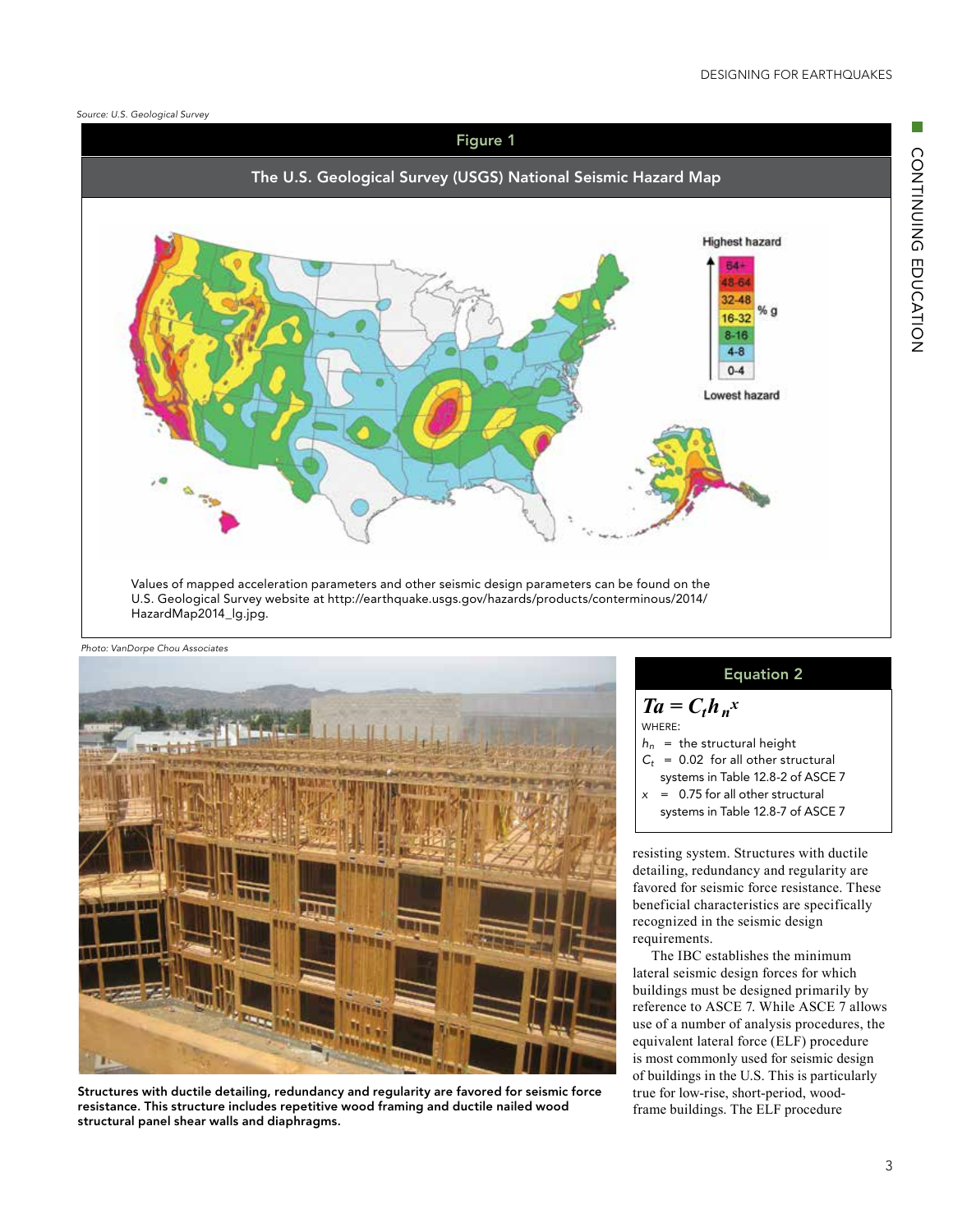### TERMINOLOGY ADAPTED FROM ASCE 7-10

EFFECTIVE SEISMIC WEIGHT, *W*: The effective seismic weight, *W*, of a structure includes the dead load above the base and other loads above the base as follows:

 $\blacktriangleright$  In areas used for storage, a minimum of 25% of the floor live load. Exceptions: a) Where the inclusion of storage loads adds no more than 5% to the effective seismic weight at that level, it need not be included in the effective seismic weight, and b) floor live load in public garages and opening parking structures need not be included in the effective seismic weight.

 $\blacktriangleright$  Where provision for partitions is required in the floor load design, the actual partition weight or a minimum weight of 10 pounds per square foot (psf) of floor area, whichever is greater

▶ Total operating weight of permanent equipment

▶ Where the flat roof snow load, Pf, exceeds 30 psf, 20% of the uniform design snow load, regardless of actual roof slope

▶ Weight of landscaping and other materials at roof gardens and similar area

STRUCTURAL HEIGHT, *h<sub>n</sub>*: The vertical distance from the base to the highest level of the seismic force-resisting system of the structure; for pitched or sloped roofs, measured from the base to the average height of the roof

SEISMIC DESIGN CATEGORY: A classification assigned to a structure based on its risk category and the severity of the design earthquake ground motion at the site

SHEAR PANEL: A floor, roof, or wall element sheathed to act as a shear wall or diaphragm

LIGHT-FRAME WOOD SHEAR WALL: A wall constructed with wood studs and sheathed with material rated for shear resistance



BEARING WALL: Any wood stud wall that

supports more than 100 pounds per linear foot (plf) of vertical load in addition to its own weight

BUILDING FRAME SYSTEM: A structural system with an essentially complete space frame providing support for vertical loads; seismic force resistance is provided by shear walls or braced frames

INVERTED PENDULUM-TYPE STRUCTURES: Structures in which more than 50% of the structure's mass is concentrated at the top of a slender, cantilevered structure and in which stability of the mass at the top of the structure relies on rotational restraint to the top of the cantilevered element

relies on seismic force-resisting system design coefficients such as the response modification coefficient, *R* (often referred to as the R-factor), deflection amplification factor,  $C_{d}$ , and overstrength factor,  $\Omega_{o}$ . The R-factor is essential for determining design seismic base shear, *V*, which is used in the design of elements of the seismic forceresisting system. For short-period, woodframe structures, seismic base shear, *V*, is calculated in accordance with Equation 1.

Design seismic base shear is proportional to effective seismic weight, *W*, the seismic hazard at the site represented by the spectral response acceleration parameter,  $S_{\text{DS}}$ , response modification coefficient, *R*, and the importance factor, *I e* . Since the R-factor is found in the denominator of the seismic base shear equation, as the R-factor increases for systems being considered, the seismic base shear forces decrease. For wood-frame buildings, values of the R-factor cover a wide range from  $R=1.5$  to  $R=7.0$  depending on the type of wood-frame seismic force-resisting

system. (See Table 1.)

For proper design, it is critical to identify the risk category of the building or structure. Detailed descriptions of buildings and structures associated with Risk Category I, II, III and IV are described in IBC Table 1604.5. (For a summary, see Table 1.)

The value of design seismic base shear increases with increasing values of the importance factor, which range from 1.0 for Risk Category I and II structures to a maximum value of 1.5 for Risk Category IV structures. (See Table 1.) The importance factor is equal to 1.25 for Risk Category III structures. Requirements for drift control are also linked to building risk category. Reduced values of permissible drift are associated with higher risk category structures. For example, allowable story drifts range from a maximum of 2.5% of the story height for Risk Category I or II structures to a minimum of 1.0% of the story height for Risk Category IV structures. More stringent drift requirements for higher

risk category structures are expected to limit structural and non-structural damage associated with building deformation relative to lower risk category structures.

All except the tallest wood-frame shear wall buildings will be classified as shortperiod buildings due to the stiffness inherent in wood-frame shear wall structures coupled with the ASCE 7 maximum structural height of 65 ft for wood-frame construction. Within ASCE 7, the applicable equation for determining the approximate fundamental period, *Ta* , for a wood-frame building is shown in Equation 2.

From Equation 2, values of approximate fundamental period are observed to vary by structural height. The relationship between height and approximate fundamental period is shown in Table 2.

#### ALTERNATIVE SIMPLIFIED PROCEDURE

An alternative simplified version of the ELF procedure is provided in ASCE 7-10 for Risk Category I or II buildings three stories or less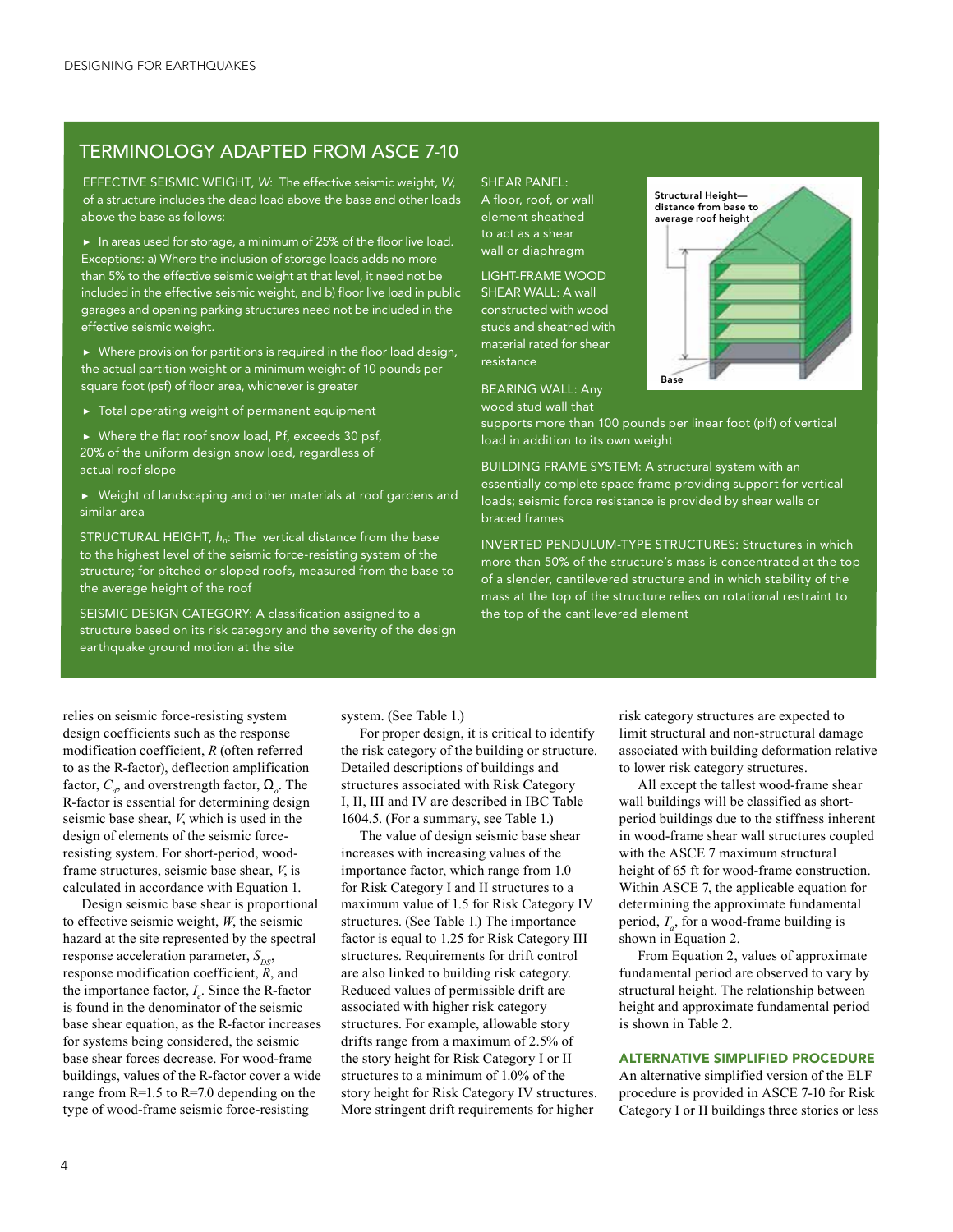*Photo: Erickson McGovern Architects, Bethel School District*



Relationship between Approximate Fundamental Period, *Ta,* and Structural Height, *hn*

| $h_n$ (feet) | T <sub>a</sub> (seconds) |  |  |
|--------------|--------------------------|--|--|
| 15           | 0.15                     |  |  |
| 25           | 0.22                     |  |  |
| 35           | 0.29                     |  |  |
| 45           | 0.35                     |  |  |
| 55           | 0.40                     |  |  |
| 65           | 0.46                     |  |  |

in height, including building configuration limits to avoid a significant torsional response. The simplified procedure is not applicable in Site Class E or F (e.g., soft clay soils, peats and/or highly organic clays, very high plasticity clays, and very thick soft/ medium stiff clays). The design base shear is roughly equivalent to that derived from the full ELF procedure for one-story structures, but results in a slightly more conservative first-story design base shear in multistory structures. Features of the simplified procedure are: 1) a simplified story shear distribution assumption—e.g., story shear

## Table 2 ADHESIVE USE IN WOOD-FRAME SHEAR WALL SYSTEMS

Because of limited ductility and brittle failure modes observed in testing of rigid adhesive shear wall systems, such systems are limited in SDPWS to seismic design categories A, B, and C and the values of R and  $\Omega_0$  are limited to R=1.5 and  $\Omega_0$ =2.5 unless other values are approved. The use of adhesives in combination with nailing for mitigating floor vibration, increasing floor stiffness for gravity loading, and reducing the potential for squeaking in horizontal wood floor diaphragms is associated with beneficial contribution to diaphragm strength over that provided by nailing alone and is not subject to limitations on use for seismic.

is taken as proportional to the effective seismic weight at each level, 2) omission of requirements to check story drift, and 3) use of seismic R-factors associated with the full ELF procedure.

#### WOOD-FRAME SEISMIC FORCE-RESISTING SYSTEMS

Specific wood-frame seismic forceresisting systems recognized in ASCE 7 are listed in Table 3. In accordance with ASCE 7, each seismic force-resisting system is associated with seismic design coefficients  $(R, C_d$  and  $\Omega_o$ ) and height

limitations based on seismic design category (SDC). For wood-frame seismic force-resisting systems, listed seismic design coefficients are applicable for systems designed in accordance with the SDPWS for wood-frame shear walls and diaphragms and with the NDS for wood member and connection design. In typical wood-frame platform construction, the bearing wall system category is generally applicable because shear walls used for seismic force resistance also function to support gravity loads of the building. While slightly larger R-factors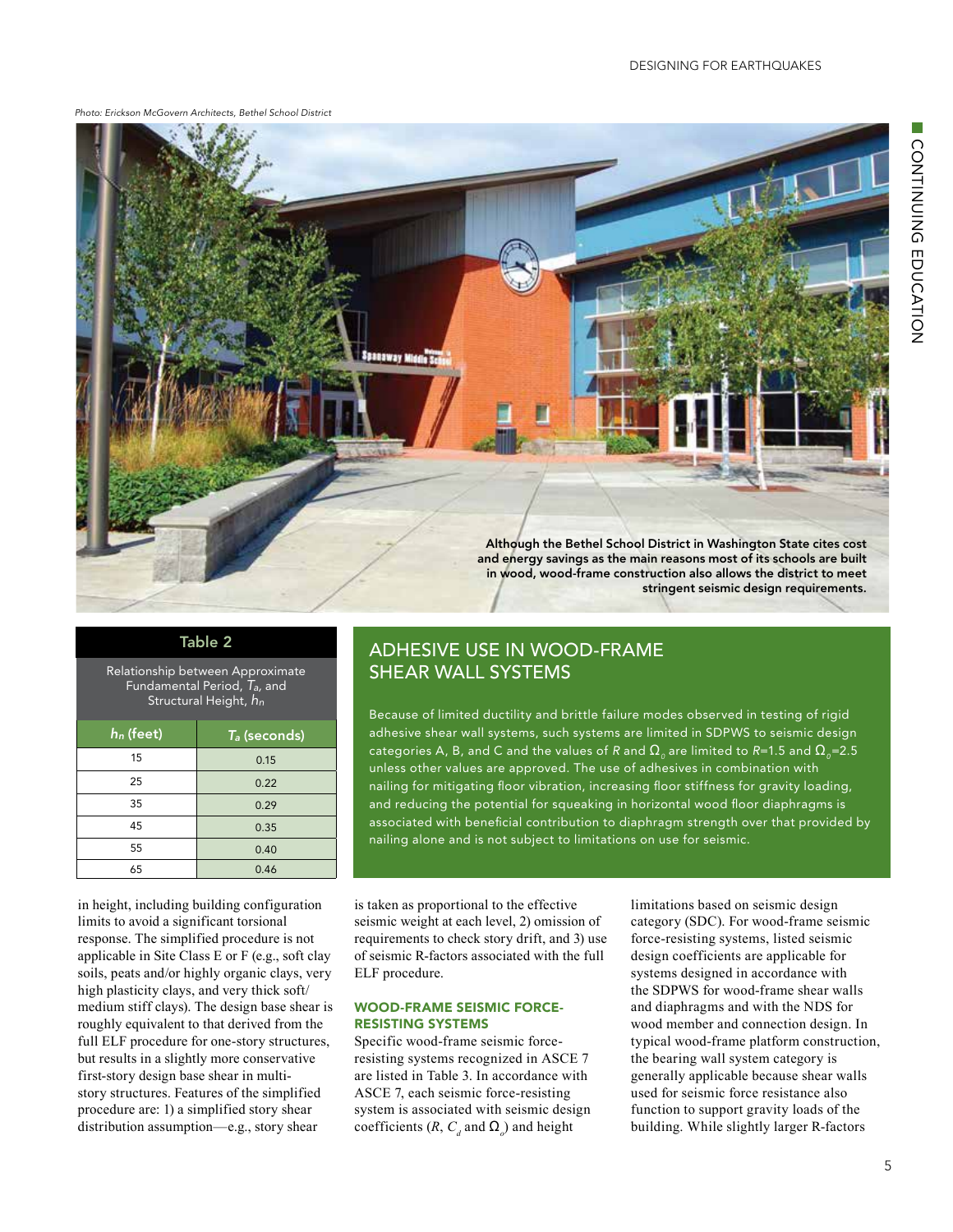| Table 3                                                                                                                                                  |                |                |                  |           |              |                                |                                                   |
|----------------------------------------------------------------------------------------------------------------------------------------------------------|----------------|----------------|------------------|-----------|--------------|--------------------------------|---------------------------------------------------|
| Wood-Frame Seismic Force-Resisting Systems <sup>a</sup> Extracted from ASCE 7-10 Table 12.2-1                                                            |                |                |                  |           |              |                                |                                                   |
|                                                                                                                                                          |                |                |                  |           |              |                                | Structural system and height, $h_n$ , limits (ft) |
|                                                                                                                                                          |                |                |                  |           |              | <b>Seismic Design Category</b> |                                                   |
| <b>Seismic Force-Resisting System</b>                                                                                                                    | $\mathsf{R}$   | $C_d$          | $\Omega_{\rm o}$ | B         | $\mathsf{C}$ | D                              | E, F                                              |
| A. Bearing wall systems                                                                                                                                  |                |                |                  |           |              |                                |                                                   |
| 15. Light-frame (wood) walls sheathed with wood<br>structural panels rated for shear resistance                                                          | $6\frac{1}{2}$ | 3              | 4                | <b>NL</b> | <b>NL</b>    | 65                             | 65                                                |
| 17. Light-frame walls with shear panels of all<br>other materials                                                                                        | 2              | $2\frac{1}{2}$ | 2                | <b>NL</b> | <b>NL</b>    | 35                             | <b>NP</b>                                         |
| B. Building frame systems                                                                                                                                |                |                |                  |           |              |                                |                                                   |
| 22. Light-frame (wood) walls sheathed with wood<br>structural panels rated for shear resistance                                                          | $\overline{7}$ | $2\frac{1}{2}$ | $4\frac{1}{2}$   | <b>NL</b> | <b>NL</b>    | 65                             | 65                                                |
| 24. Light-frame walls with shear panels of all<br>other materials                                                                                        | $2\frac{1}{2}$ | $2\frac{1}{2}$ | $2\frac{1}{2}$   | <b>NL</b> | <b>NL</b>    | 35                             | <b>NP</b>                                         |
| G. Cantilevered column systems detailed to conform to the requirements for:                                                                              |                |                |                  |           |              |                                |                                                   |
| 6. Timber frames                                                                                                                                         | $1\frac{1}{2}$ | $1\frac{1}{2}$ | $1\frac{1}{2}$   | 35        | 35           | 35                             | <b>NP</b>                                         |
| NL - Not Limited, NP - Not Permitted<br><sup>a</sup> For wood-frame systems designed in accordance with applicable provisions for ASCE 7, SDPWS, and NDS |                |                |                  |           |              |                                |                                                   |

are associated with shear walls in building frame systems in which gravity loads are carried by a separate structural system (such as a structural frame of beams and columns) and the shear walls resist seismic shear loading only, this type of structural system is less prevalent than standard platform construction. The slight increase in R-factor recognized for building frame systems is based largely on the judgment that the shear walls providing shear resistance in such systems are less susceptible to strength and stiffness degradation from combined gravity and seismic shear loading than shear walls in bearing wall systems.

As defined in ASCE 7-10, the most common seismic force-resisting systems employed in wood-frame platform construction are A15 and A17. The design requirements and construction details for wood-frame shear walls used in those systems for seismic force resistance are

contained in the SDPWS. Specific details for each system include the following:

**SDPWS 4.3:** Wood-frame wood structural panel shear walls (applicable for bearing wall system A15 and building frame system B22 per ASCE 7-10)

▶ This system includes wood structural panels conforming to the requirements of the U.S. Department of Commerce/National Institute of Standards and Technology documents, *PS 1-09 Structural Plywood* or *PS 2-10 Performance Standard for Wood-Based Structural-Use Panel*s.

▶ All framing members and blocking are 2-in. nominal or greater except that 3-in. nominal or greater framing is used at adjoining panel edges for closely spaced nails, larger-diameter nails or higherstrength shear walls.

 $\triangleright$  Nails are located at least 3/8 in. from panel edges and fastener spacing at panel edges is not less than 2 in. on center (o.c.).

▶ Foundation anchor bolts have a steel plate washer under each nut not less than 0.229 in. x 3 in. x 3 in. in size except where standard cut washers are explicitly permitted.

 $\triangleright$  Design for shear and overturning provides for properly sized tension and compression chords and shear and overturning anchorage.

 $\blacktriangleright$  Maximum shear wall aspect ratio (e.g., height-to-length ratio) is 3.5:1.

▶ Allowable unit shear strengths range from 200 plf (3/8-in. rated sheathing on one side, 6d common nails and 6 in. o.c. nail spacing at panel edges) to 1,740 plf (19/32-in. rated sheathing on two sides, 10d common nails and 2 in. o.c. nail spacing at panel edges).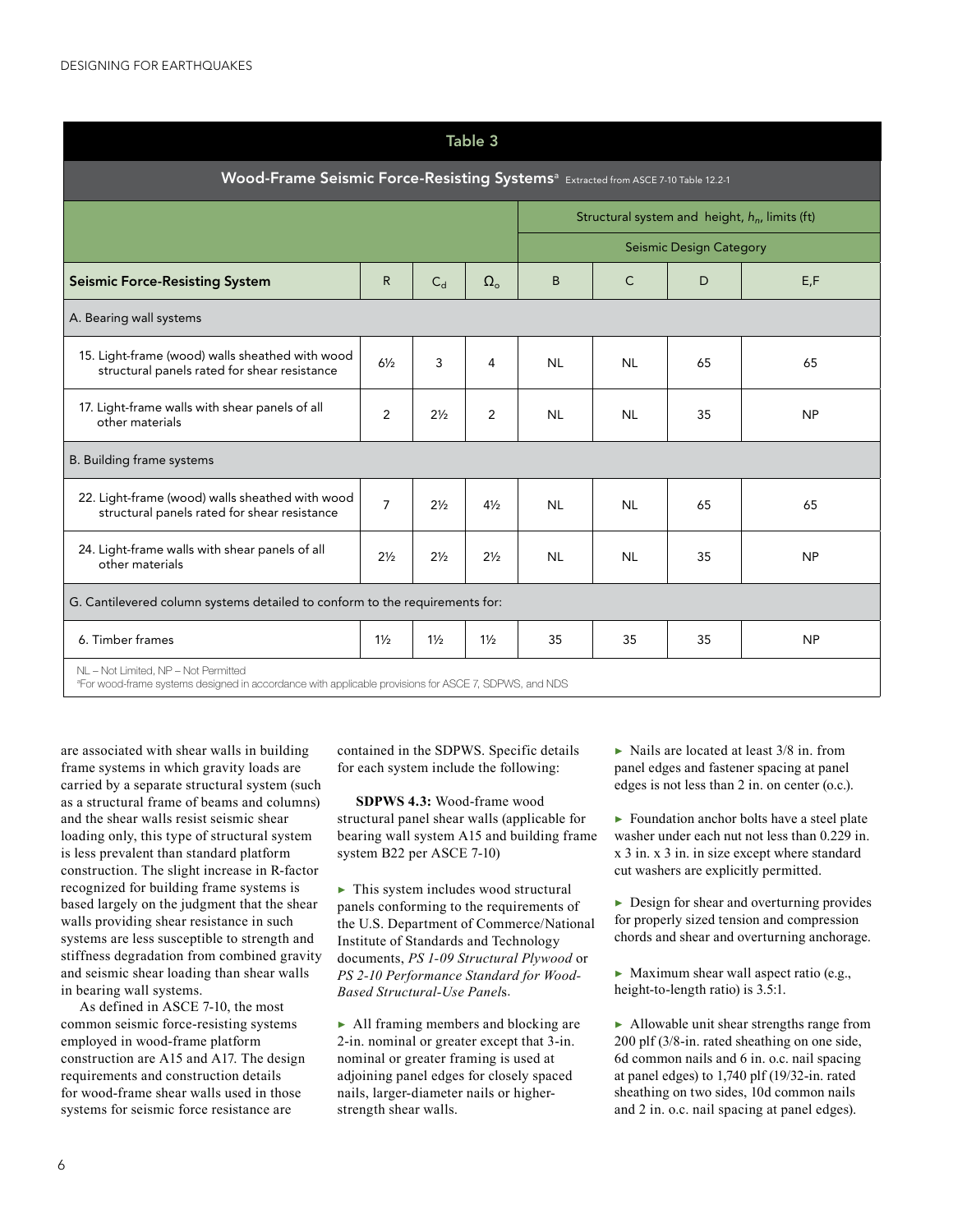#### LOAD PATH IN LIGHT-FRAME WOOD BUILDING

This Figure illustrates the load paths for resistance to seismic forces. When structural panels such as plywood or oriented strand board (OSB) are properly attached to lumber floor, roof and wall framing, they form diaphragms and shear walls that are exceptional at resisting these forces.

*Source: FEMA (2006). Homebuilders' guide to earthquake-resistant design and construction, FEMA 232, Federal Emergency Management Agency, Washington, D.C.*

 $\blacktriangleright$  This system is permitted in seismic design categories A, B, C, D, E and F.

**SDPWS 4.3:** Wood-frame shear walls sheathed with other materials (applicable for bearing wall systems A17 and building frame system B24 per ASCE 7-10)

▶ This system includes shear panels of particleboard, structural fiberboard, gypsum wallboard, gypsum base for veneer plaster, water-resistant gypsum backing board, gypsum sheathing board, gypsum lath and plaster, and Portland cement plaster, or lumber sheathing with fastening and shear wall aspect ratio varying by shear panel type.

▶ All framing members and blocking used for shear wall construction are 2-in. nominal or greater.

 $\triangleright$  Foundation anchor bolts have a steel plate washer under each nut not less than 0.229 in. x 3 in. x 3 in. in size except in some cases where standard cut washers are explicitly permitted.

 $\triangleright$  Design for shear and overturning provides for properly sized tension



Example calculations of seismic base shear for wood-frame wood structural panel shear walls (A15), wood-frame shear walls with other sheathing materials (A17) and cantilevered column systems (G6) are summarized in Table 4. The seismic base shear calculation assumes all buildings are located at the same site with mapped values of *Ss* =1.0g, site coefficient=1.0 and Importance Factor, *I <sup>e</sup>*=1.0. As would be expected, the A15 system employing wood-frame and wood structural panels (i.e., R=6.5) results in the lowest design seismic base shear equal to 0.154 *W* or approximately 15% of the effective seismic weight. In contrast, the A17 system employing wood-frame and shear panels of other materials (such as gypsum wallboard or structural fiberboard with R=2.0) results in design seismic base shear equal to 0.50 *W* or approximately 50% of the effective seismic weight. In lower seismic regions, the significance of lower R-factor systems is often negligible as requirements for wind design will produce greater design forces than even the lowest R-factor systems. In cases where seismic forces do govern design of shear walls, use of systems associated with larger values of design seismic base shear is generally associated with increased required lengths of shear walls for shear resistance, increased number and/or size of connections and anchorage to the foundation, and increased foundation size.

and compression chords and shear and overturning anchorage.

▶ Allowable unit shear strengths span a wide range across different sheathing materials. For 1/2-in. gypsum wallboard, allowable unit shear strengths range from 75 plf (sheathed on one side, unblocked panel edges, and 7-in. fastener spacing

at panel edges) to 360 plf (sheathed on two sides, blocked panel edges, and 4-in. fastener spacing at panel edges). Particleboard, structural fiberboard, horizontal lumber and vertical board shear walls are permitted in seismic design categories A, B and C.

 $\triangleright$  Gypsum wallboard, gypsum base for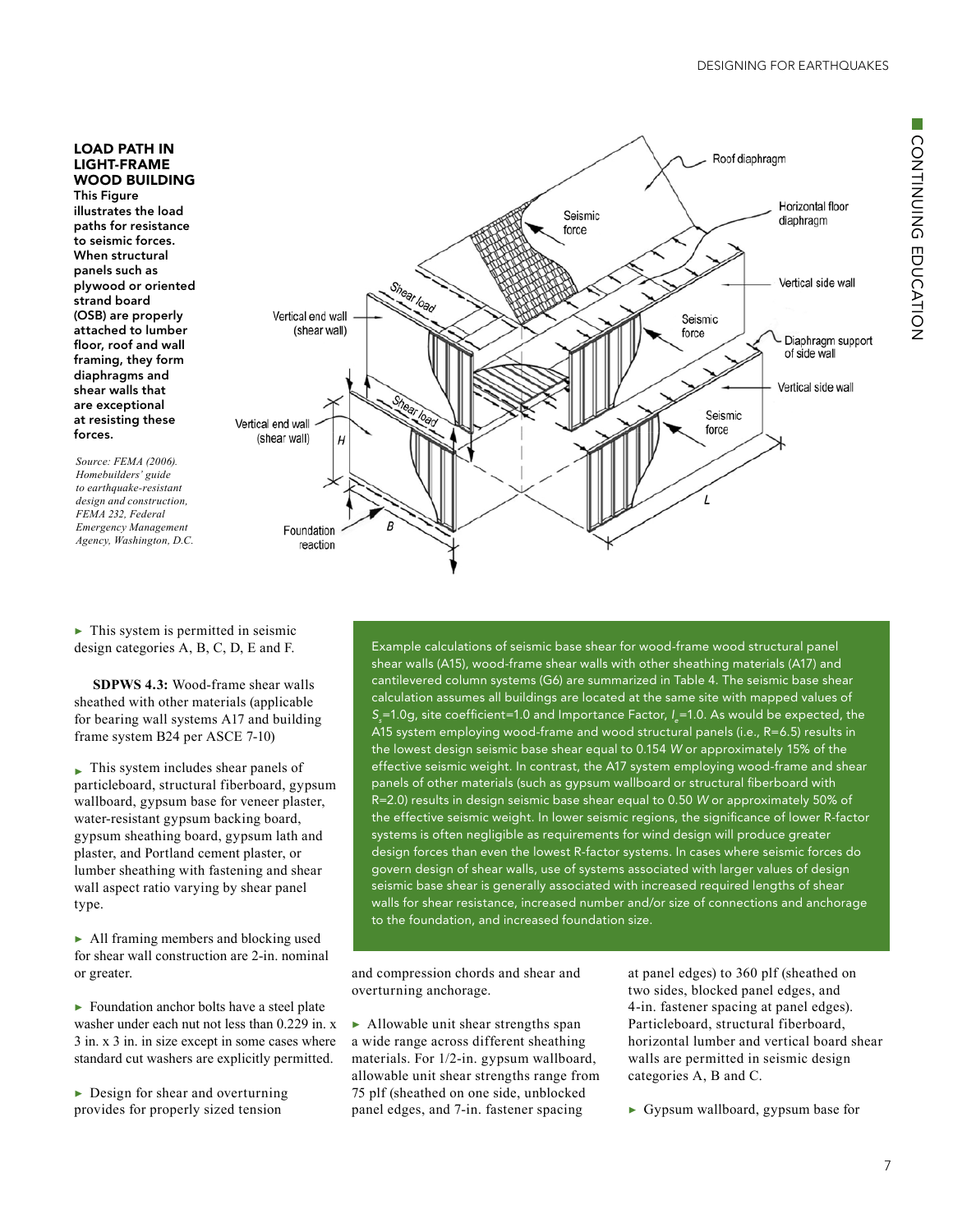### ANCHORAGE OF CONCRETE OR MASONRY STRUCTURAL WALLS TO WOOD DIAPHRAGMS

Although special design criteria for anchorage of concrete or masonry structural walls to wood diaphragms have been in place for decades, some designers are unaware of these requirements. In fact, they exist both in ASCE 7 and building codes, having been developed to address instances where tall, single-story concrete and masonry structural walls became detached from supporting roofs, resulting in collapse of walls and supported bays of framing. The



These special criteria, which are applicable in Seismic Design Categories C, D, E and F, include designing concrete or masonry structural wall anchorage to wood diaphragms for forces in accordance with ASCE 7 Section 12.11.2 and additional criteria for seismic detailing for transfer of anchorage force that includes:

- Use of continuous ties between diaphragm chords to distribute concrete or masonry structural wall anchorage forces into the diaphragm
- Permitted use of sub-diaphragms to transmit concrete or masonry structural wall anchorage forces to main continuous cross-ties

a) **Appropriate** wall anchor detail where anchor forces are transferred directly into diaphragm framing b) **Inappropriate** wall anchor detail where anchor forces induce cross-grain bending in the wood ledger (not permitted) Potential cross-grain bending failure Tie Force Tie Force Tie Force Tie Force Tie Force Figure C4.1.5B from SDPWS

> • Restriction on use of toe-nailed connections and nails subject to withdrawal for transfer of concrete or masonry structural wall anchorage forces

> • Restriction on use of framing loaded in cross-grain bending or cross-grain tension

Details commonly employed for transfer of wall anchorage forces into the diaphragm use mechanical attachment between the wall anchor and wood framing oriented perpendicular to the wall (Figure C4.1.5B), avoiding direct loading of wood framing in cross grain bending. Special detailing provisions for wood diaphragms consistent with those in ASCE 7 have been added to 2015 SDPWS in Section 4.1.5.

| veneer plaster, water-resistant gypsum       |
|----------------------------------------------|
| backing board, gypsum sheathing board,       |
| gypsum lath and plaster, or Portland cement  |
| plaster, and diagonal lumber shear walls are |
| permitted in seismic design categories A, B, |
| C and D.                                     |
|                                              |

Wood-frame wood structural panel shear walls are prevalent in high seismic areas where lateral forces from seismic loading control the required length of shear walls. Relatively large design strengths and permitted use of up to 3.5:1 aspect ratio wood structural panel shear walls provide design flexibility to accommodate building configurations where total length of wall or aspect ratio of wall portions available for seismic force resistance is limited. Additionally, wood-frame wood structural panel shear walls are permitted for use in all SDCs and, in SDC D, E and F, are permitted with structural height of 65 ft. In contrast, wood-frame shear walls sheathed with other materials are generally associated

| Table 4                                                                                      |                |                                                                                                                                       |  |  |
|----------------------------------------------------------------------------------------------|----------------|---------------------------------------------------------------------------------------------------------------------------------------|--|--|
| Example Calculation of Seismic Base Shear for<br>Different R-Factor Systems                  |                |                                                                                                                                       |  |  |
| Seismic Force-Resisting System                                                               | R.             | Design seismic base shear as a<br>ratio of effective seismic weight<br>$\binom{n}{2}$ =1.0, F <sub>2</sub> =1.0, S <sub>3</sub> =1.5) |  |  |
| A. Bearing wall systems                                                                      |                |                                                                                                                                       |  |  |
| 15. Light-frame (wood) walls sheathed<br>with wood structural panels for<br>shear resistance | $6\frac{1}{2}$ | $V = W/6.5 = 0.154 W$                                                                                                                 |  |  |
| 17. Light-frame walls with shear panels<br>of all other materials                            | $\mathfrak{p}$ | $V = W/2.0 = 0.50 W$                                                                                                                  |  |  |
| G. Cantilevered column systems detailed to conform to the<br>requirements for:               |                |                                                                                                                                       |  |  |
| 6. Timber frames                                                                             | $1\frac{1}{2}$ | $V = W/1.5 = 0.67 W$                                                                                                                  |  |  |
|                                                                                              |                |                                                                                                                                       |  |  |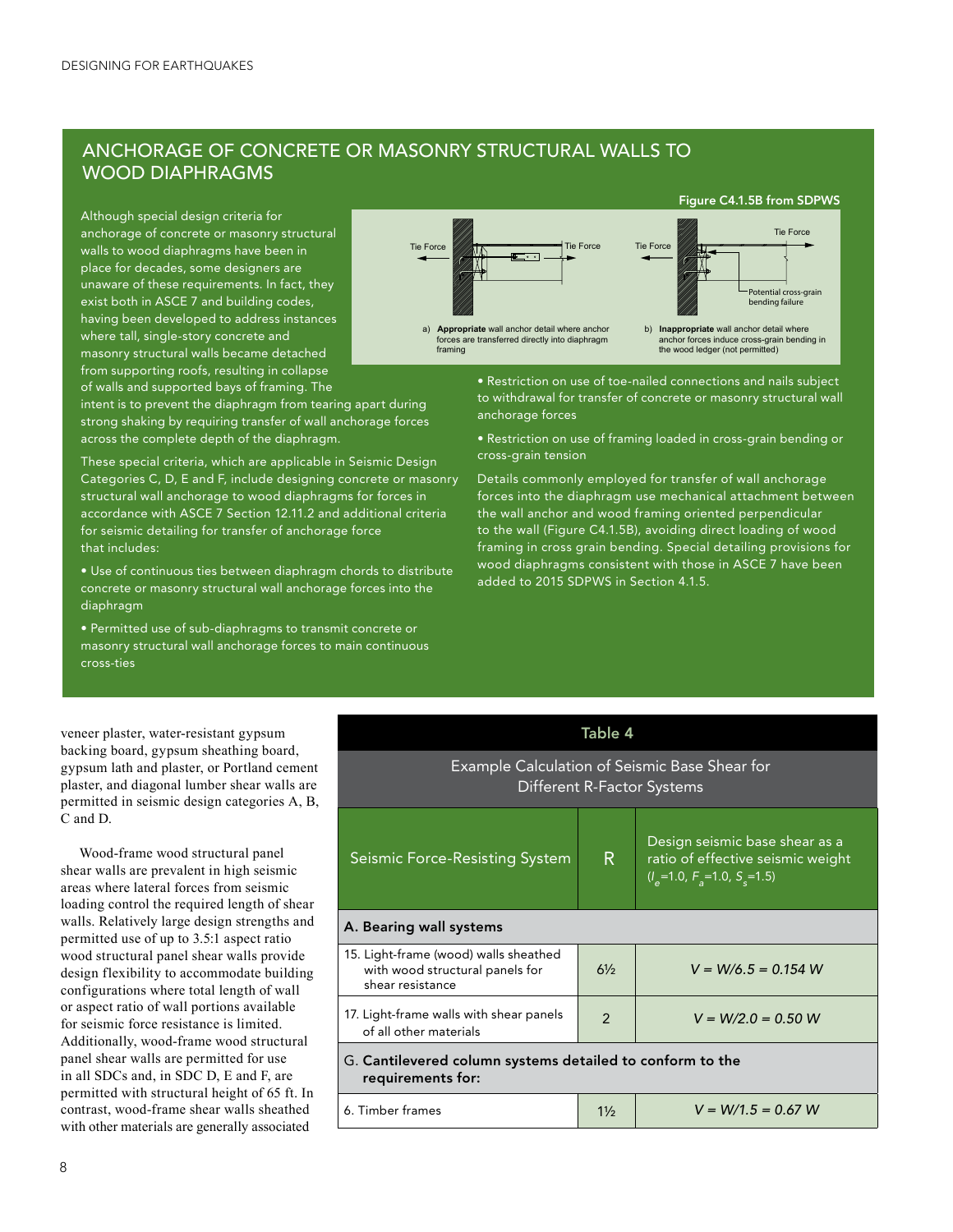with smaller values of design strength, most commonly used where large lengths of shear wall are available, not permitted in SDC E and F, and limited to a structural height of 35 ft in SDC D. In some cases, such as for structural fiberboard shear walls and particleboard shear walls, use of such shear walls for seismic force resistance is limited to SDC A, B and C only with a structural height of 35 ft in SDC C.

For inverted pendulum structures of timber frames (e.g., system *G6. Timber Frames*), seismic design coefficients (*R*=1.5, Ω*<sup>o</sup>* =1.5, and  $C_7=1.5$ ) are applicable. Such systems include wood pile-supported structures where the wood member and its connections are designed in accordance with member and connection provisions of the NDS.

#### SEISMIC DESIGN CATEGORY

The seismic design category for the structure at the site is critical for proper application of requirements for seismic design. The SDC is used as a trigger for permitted use of seismic systems and structural height limitations as seen in Table 3. It is also used to trigger applicability of special requirements associated with structural redundancy and structural irregularities in the building system. SDC is determined based on several factors:

 $\triangleright$  Soil properties at the site, or site class, which range through site class A, B, C, D, E and F. Site class A is associated with presence of hard rock. Site class F is associated with peats and/or highly organic clays, very high plasticity clays and very thick soft/medium stiff clays.

- $\blacktriangleright$  Mapped values of seismic hazard
- ▶ Risk category of the structure

For short-period structures, such as most wood-frame structures, ASCE 7 allows determination of the seismic design category based on value of  $S_{DS}$  and risk category alone (see Table 5) provided alternative criteria are met for structure period and diaphragm flexibility and for sites where mapped values of  $S<sub>1</sub>$  are less than 0.75. Seismic design categories A, B, C, D, E and F reflect the range of possible categories under ASCE 7. They are similar to seismic zones found in previous codes; however, seismic design categories are more representative of the risk to a particular building because they incorporate the structure's risk category, site conditions and mapped seismic hazard at the

### EXPERIENCE FROM PAST EARTHQUAKES

In 2002, the California Department of Government Services completed a legislated inventory and earthquake worthiness assessment of schools. School buildings that were constructed of steel, concrete, reinforced masonry or mixed systems designed between 1933 and July 1, 1979 were required to be evaluated. Older wood-frame schools were exempted on the basis that "wood-frame buildings are known to perform well in earthquakes."4

Following is a brief summary of the way wood-frame buildings have performed in North American earthquakes:<sup>5</sup>

San Leandro earthquake, 1971: The earthquake affected commercial buildings and many single-family homes as well as hospitals. Many masonry buildings with design faults collapsed or were severely damaged and had to be demolished. This shows that buildings that appear to be "solid" are subject to damage if their design and construction does not meet modern code requirements. Wood-frame houses performed well, especially from the standpoint of life safety.

#### site.

SDC A represents a very low seismic hazard for which there are no seismicspecific limits on structural height, system type, structural redundancy or structural irregularities. Structures located in this category are not subject to design forces determined in accordance with the ELF. Beginning with SDC B, seismic forces in accordance with ELF are applicable and consideration must be given to special requirements for structural irregularities. Special requirements and limitations become increasingly significant beginning in SDC C. As can be seen in Table 3, as seismic design category increases, structural height limitations apply as well as limitations on the use of particular systems.

### STRUCTURAL REDUNDANCY

The arrangement of structural elements within the building structure is recognized as significant to seismic performance.

#### LOMA PRIETA EARTHQUAKE, 1989:

The earthquake caused the collapse of a number of engineered structures including the double deck freeway in Oakland that resulted in the death of 49 motorists. Houses at the epicenter—most of which were wood-frame construction were subjected to high peak ground accelerations and performed well unless they were located where ground fissures developed or had large openings in lower story walls.

### NORTHRIDGE EARTHQUAKE, 1994:

Though moderate in size (magnitude 6.7 on the Richter scale), the peak ground accelerations were among the highest ever recorded and significantly higher than those specified in building codes at the time. There were numerous building collapses, including many large structures. At a hearing before the U.S. House of Representatives by the Committee on Space, Science and Technology, one of the reasons given for the limited deaths and injuries was: "The earthquake occurred at 4:31 a.m., when the majority of people were sleeping in their wood-frame, single-family dwellings, generally considered to be the safest type of building in an earthquake.

Buildings with a high degree of redundancy tend to perform better than those where structural resistance is concentrated in just a few elements. The goal of redundancy requirements in the code is to encourage redundant layouts of seismic force-resisting system elements. The redundancy factor, *ρ*, varies from 1.0 to 1.3 and has different criteria based on judgment applied to the various system configurations. The redundancy factor equals 1.0 in SDC B and C. For wood-frame shear walls in higher seismic design categories, use of a redundancy factor equal to 1.0 can often be accomplished for plans that have a regular layout and resistance provided at building perimeters, where aspect ratio (height-tolength ratio) of shear walls providing shear resistance is 1.0 or less, or, for cases where aspect ratio of shear walls is greater than 1.0, the minimum length of wood structural panel shear wall equals or exceeds the story height.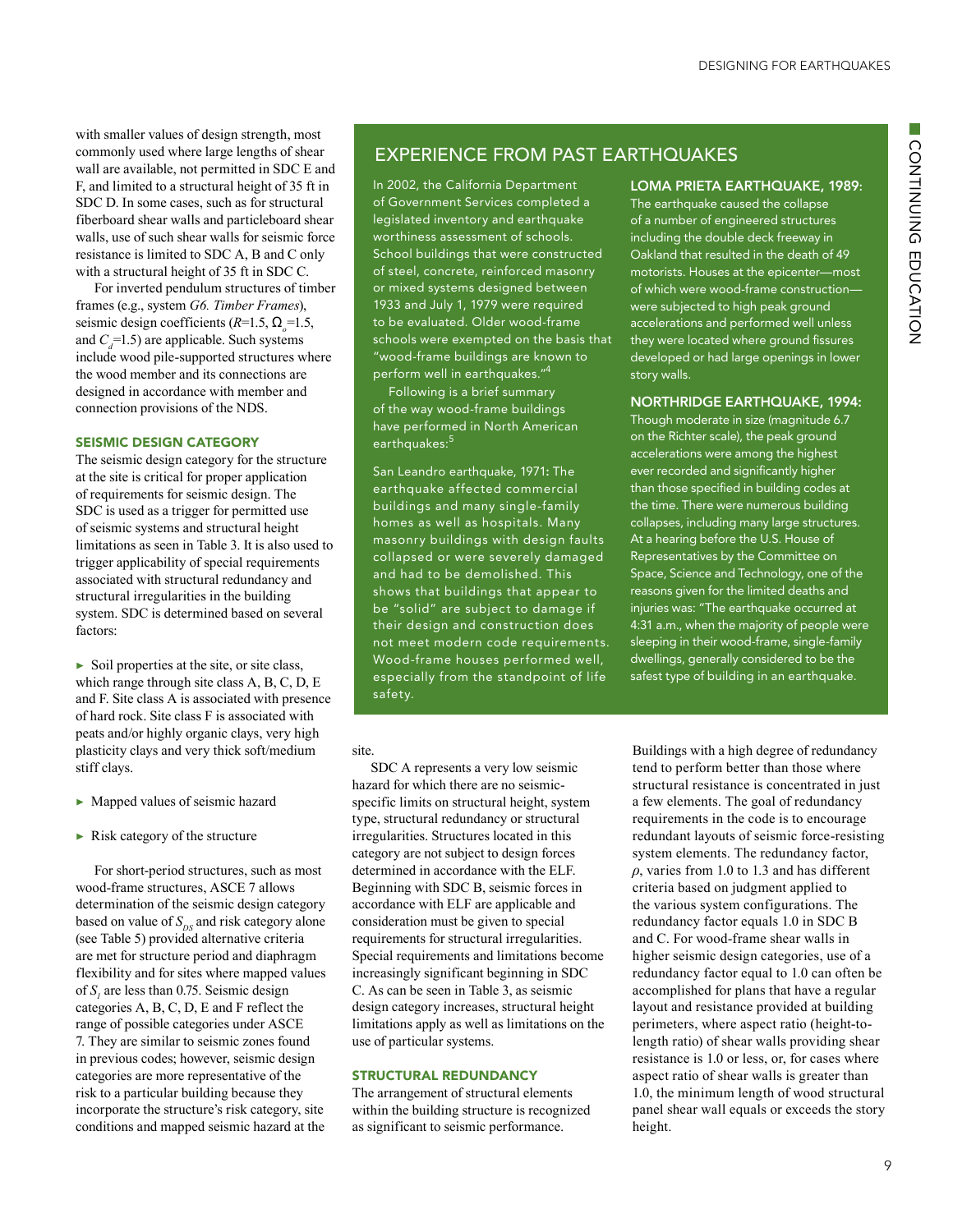#### *Photo: Dreamstime*



When structural panels such as plywood or oriented strand board (OSB) are properly attached to lumber floor, roof and wall framing, they form diaphragms and shear walls that are exceptional at resisting seismic forces.

#### STRUCTURAL IRREGULARITIES

Structural irregularities are formed when the load path for strength or stiffness of a structure is interrupted thus concentrating demand on certain elements of the structure. Structural irregularities have been observed in prior earthquakes to cause a variety of problems that can range in seriousness from localized failure to an undesirable overall response causing total collapse. Irregularities are categorized in two groups: horizontal and vertical. Horizontal structural irregularities include: torsional irregularity, re-entrant corner irregularity, diaphragm discontinuity irregularity, out-of-plane offset irregularity and nonparallel system irregularity. Vertical structural irregularities include: soft story irregularity, weight irregularity, vertical geometric irregularity, in-plane discontinuity irregularity and discontinuity in lateral strength irregularity (e.g., weak story). Examples of common irregularities are shown in Figure 2.

#### BUILDINGS WITH COMBINATIONS OF FRAMING SYSTEMS

Buildings typically have only one structural system and associated R-factor in each principal axis and vertically. However, in cases where more than one R-factor system

is utilized horizontally or vertically, special rules of ASCE 7 apply. In general, design forces and limitations associated with the lower R-factor system are applicable for design in the direction of each principal axis under consideration. There are three common exceptions worthy of mention.

**Vertical combinations:** Where a building transitions from one system to another vertically through the height of the building structure, system height limits are imposed for the entire structure based on the most restrictive system used. When the upper portion of the structure has a larger R-factor, the upper portion is permitted to be designed for the R-factor associated with that system. The forces imposed from the upper portion onto the lower portion are required to be multiplied (increased) by the ratio of R-factors.

**Horizontal combinations:** For one- or two-story Risk Category I or II buildings of light-frame or flexible diaphragm construction, the lowest R-factor in any independent line of resistance may be utilized as long as the diaphragm is designed for the lowest R-factor in the overall direction.

**Two-stage analysis procedure:** This procedure applies when the upper portion of a structure is relatively flexible compared

to a rigid lower portion. In this case, the interface between the upper and lower portions is considered to be the base of the upper structure from which structural height of the upper portion is measured. For these structures, the overall building height equals the structural height for the upper portion added to the height of the lower portion. The most common application of the two-stage analysis procedure for wood-frame construction utilizes an upper portion constructed of wood-frame wood structural panel shear walls (structural height limited to 65 ft maximum above the top of the lower portion in SDC D, E, and F) constructed on top of a Type IA concrete podium. Several requirements must be met in order to comply with requirements of the two-stage analysis procedure:

 $\blacktriangleright$  The lower structure must be at least 10 times as stiff as the upper structure.

 $\blacktriangleright$  The period of the entire structure shall not be greater than 1.1 times the period of the upper portion considered as a separate structure supported at the transition from the upper to the lower portion.

 $\blacktriangleright$  The upper portion shall be designed as a separate structure using the appropriate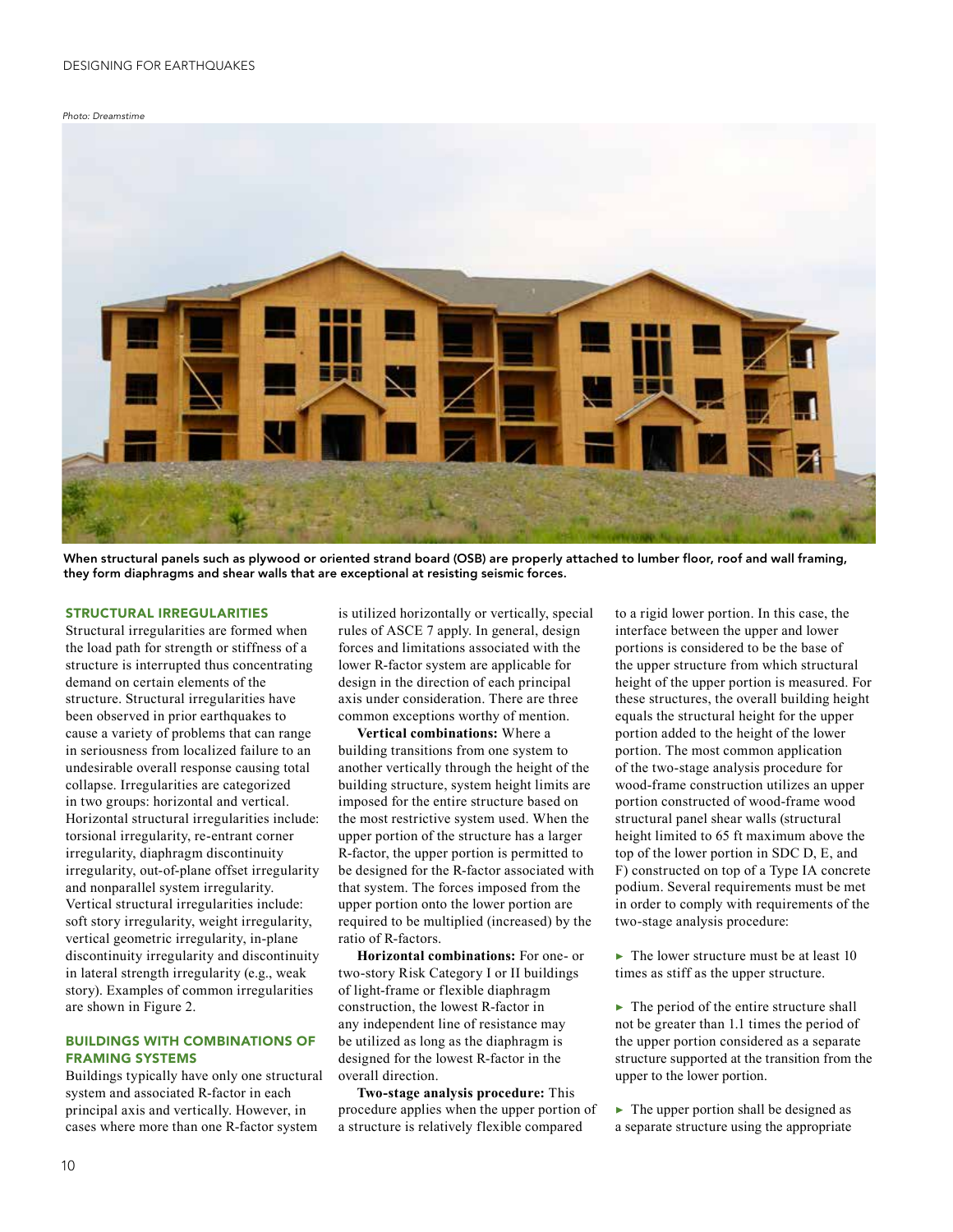



Examples of structural irregularities from *FEMA 424 – Design Guide for Improving School Safety in Earthquakes, Floods and High Winds*. Another good reference is *FEMA 454 – Designing for Earthquakes – a Manual for Architects.*